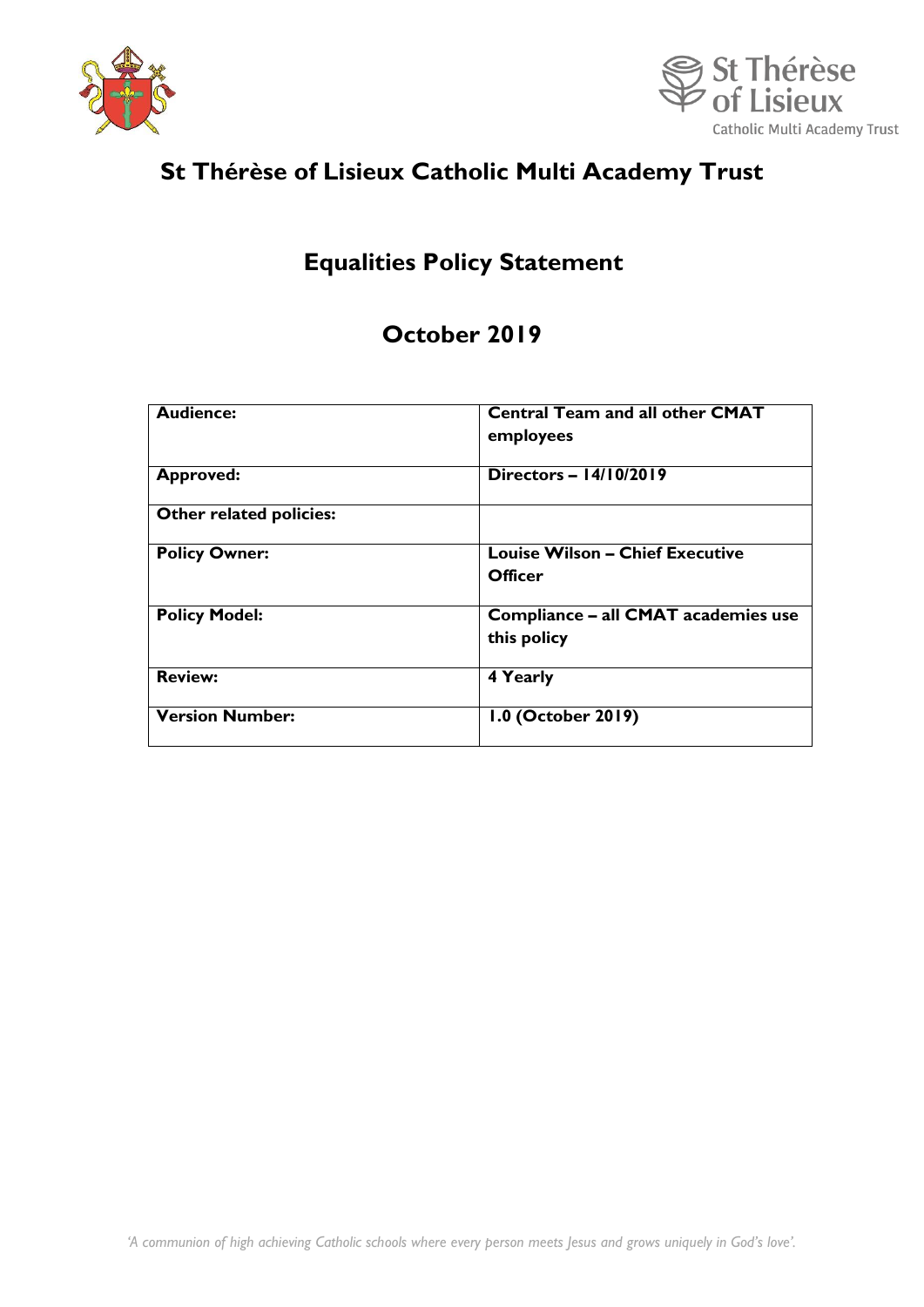



## **Scope of this policy**

This policy statement applies to all academies within the St Thérèse of Lisieux Catholic Multi Academy Trust (The Trust), our pupils, staff, parents, carers and suppliers.

## **Objective of this policy**

The objective of this policy is to ensure that our obligations and duties under the Equalities Act are discharged effectively and that each academy sets its own equalities objective(s) and monitors progress against them annually.

### **Ownership of this policy**

This policy is owned by the St Thérèse of Lisieux Catholic Multi Academy Trust Board. Each academy will adopt this policy statement and add its own Equalities Objective(s).

### **Monitoring of this policy**

Local Governing Bodies will monitor their own Equalities Objectives and will publish a report showing progress against the objective(s) annually. The Trust Board will monitor compliance with the requirement for every academy to publish a report.

### **Relevant legislation**

Race Relations 1976 as amended by the Race Relations Amendment Act 2000 Disability Discrimination Acts 1995 and 2005 Sex Discrimination Act 1975 All as amended by the Equality Act 2006 and by the Equality Act 2010

#### **Related policies/documents**

The Trust Admissions Policy The Trust British Values Statement Academy Equality Objectives, report and action plan Academy SEND Policies Academy Accessibility Plans Academy Behaviour Policies Bishop's Memorandum on appointment of teachers in Catholic Schools

Guidance is available from the Equality and Human Rights Commission: [PublicSectorEqualityDutyGuideforSchoolsEngland.docx](file:///D:/5737/Documents/GoogleDrive/CMAT%20-%20St%20RS/Trust%20Board/Year%20One%20-%20full%20TB%20meetings/TB%20meeting%205%20-%2023rd%20May%202019/PublicSectorEqualityDutyGuideforSchoolsEngland.docx)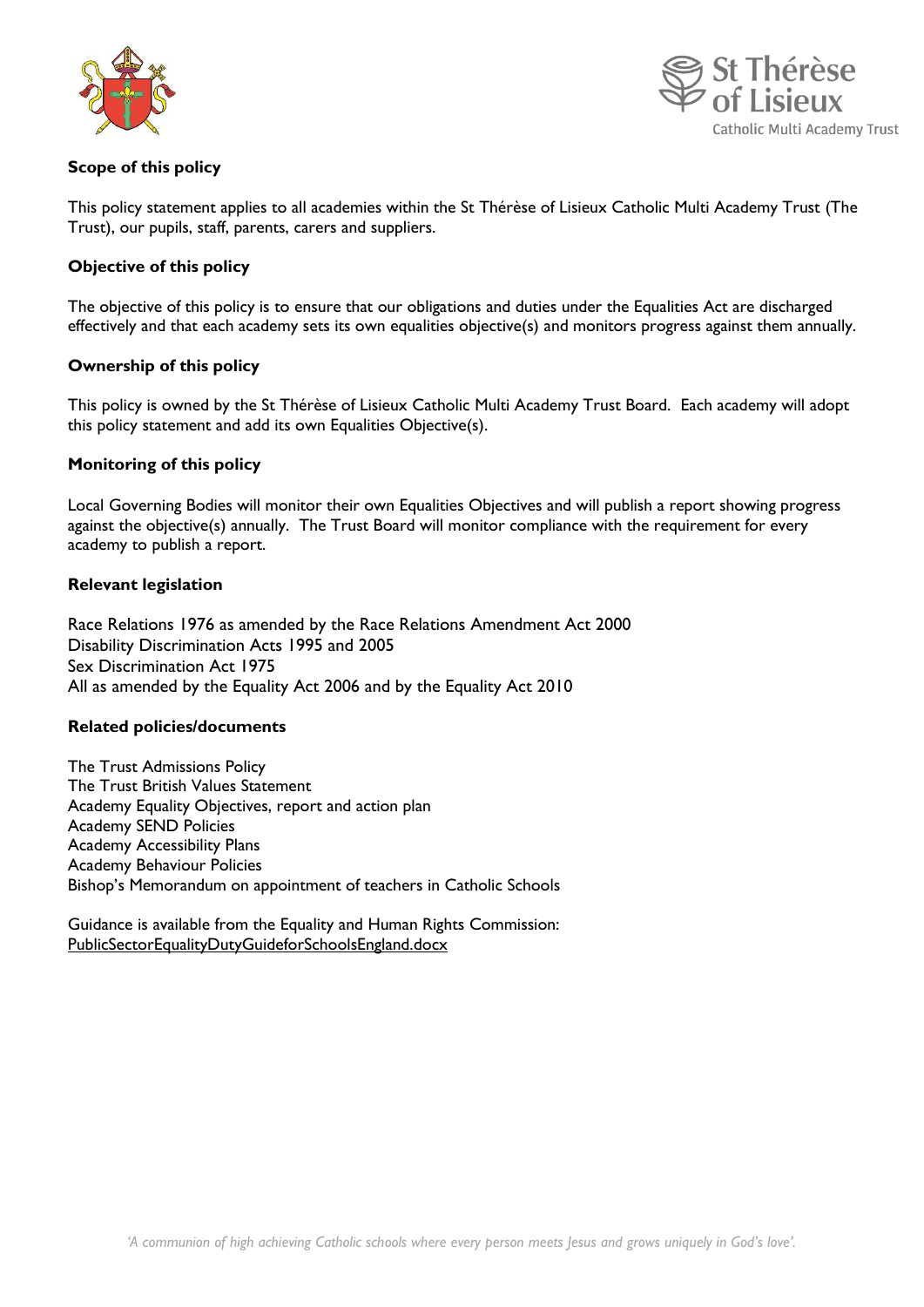



## **Policy**

We welcome our general duty under the Equality Act 2010 to eliminate discrimination, to advance equality of opportunity and to foster good relations, and our specific duties to publish equalities information every year about our academies; to explain how we have due regard for equality; and to publish equality objectives which show how we plan to tackle particular inequalities, and reduce or remove them. We also welcome our duty under the Education and Inspections Act 2006 to promote community cohesion.

## **Protected Characteristics**

We recognise the protected characteristics under the Equality Act 2010 as:

- Age
- **•** Disability
- **•** Gender reassignment
- Marriage or Civil Partnership Status
- Pregnancy and maternity
- Religion or belief
- Sex
- Sexual orientation
- Race, colour, nationality, ethnic origin

We will not discriminate either:

- **Directly\* -** by treating someone less favourably than we treat or would treat others because of one of the protected characteristics;
- **Indirectly** by imposing a provision / criterion / practice (PCP);
- **By association –** because of someone's association with a person with a protected characteristic;
- When someone makes **a complaint** about discrimination or supports someone else's claim; or
- Because of something arising from a **Disability.**

**\***We will have certain posts reserved for practising Catholics i.e. Chief Executive Officers and their deputies, Headteachers and their deputies, Lay Chaplains, Heads of Religious Education.

We recognise that protection from discrimination applies:

- $\bullet$  at work to employees;
- $\bullet$  in education to pupils;
- as a supplier when providing goods or services.

## **General Principles**

We will act within the 7 principles set in the Equality Act:

- 1. All learners are of equal value: all learners and potential learners are of equal value and should benefit from the Schools policies, practices and programmes.
- 2. Relevant differences should be recognised: treating people equally can mean treating them differently. Policies, practices and programmes must not discriminate, but may be differentiated to take account of differences of life-experience, outlook and background, and in the kinds of barrier and disadvantage which people face.
- 3. Workforce development: policies and programmes should benefit all members of the workforce, for example in recruitment and promotion, and in continuing professional development.
- 4. Positive attitudes and relationships should be fostered: policies and programmes should promote positive attitudes, good relations and positive interaction between all members of the community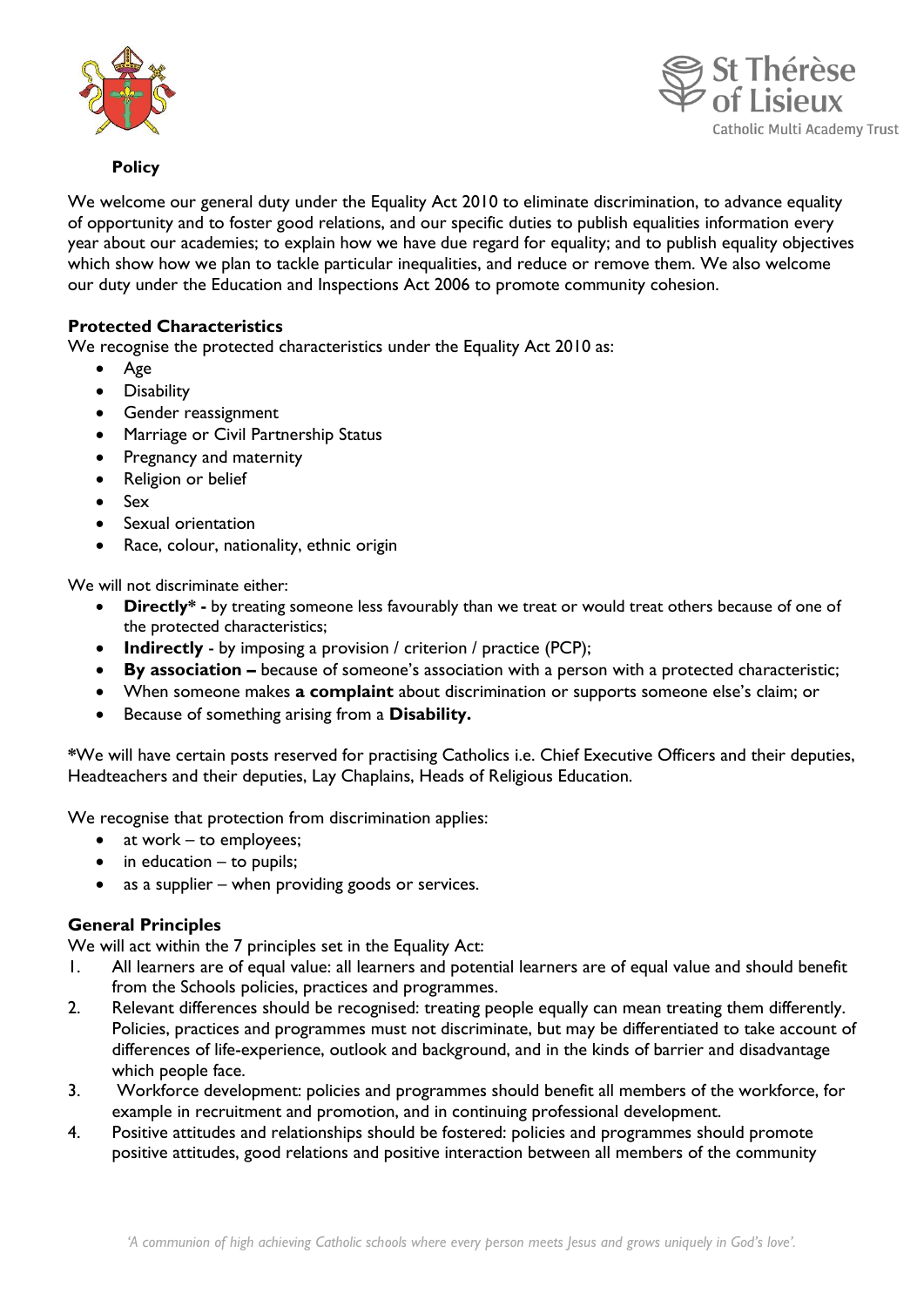



- 5. Society as a whole should benefit: policies and programmes should benefit society as a whole, both locally and nationally, by fostering greater cohesion, and greater participation in public life.
- 6. Current inequalities and barriers should be addressed and reduced: in addition to mitigating, avoiding or minimising possible negative impacts, polices and programmes should take opportunities to maximise positive impacts by addressing, reducing and removing inequalities and barriers that already exist.

## **Publishing Information**

The Equality Act 2010 requires us to publish information that demonstrates that we have due regard for the need to:

- Eliminate unlawful discrimination, harassment, victimisation and any other conduct prohibited by the Equality Act 2010;
- Advance equality of opportunity between people who share a protected characteristic and people who do not share it;
- Foster good relations between people who share a protected characteristic and people who do not share it.

We will collect and use equality information to help us to:

- Understand the impact of our policies, practices and decisions on people with different protected characteristics, and thereby plan them more effectively to advance equality of opportunity;
- Assess whether we are discriminating unlawfully when carrying out any of our functions;
- Identify what the key equality issues are for each of our academies and plan accordingly;
- Benchmark our performance against those of similar organisations, nationally or locally;
- Take steps to meet the needs of staff who share relevant protected characteristics;
- Identify if there are any actions we can take to avoid discrimination and harassment, advance equality of opportunity or foster good relations, including training for staff;
- Make informed decisions about policies and practices which are based on evidence about the impact of our activities on equality;

Each academy will set its own Equality Objective(s) and progress will be monitored through an action plan.

## **Meeting our duties for our Staff**

*Recruitment and Selection:* Our policy on recruitment and selection follows model policy guidelines and ACAS best practice. Appointments are made based on merit, matching knowledge, skills and attributes to the essential and desirable criteria for the post. Our selection procedures are fair, transparent and recorded. Selection panels include at least one member trained in safer recruitment. Where employees have a disability then we will make every effort to provide reasonable adjustments to the working environment.

*Staff Development and Training:* We ensure that all staff, regardless of job role, receive appropriate training and opportunities for professional development, both as individuals and as groups or teams. Priorities for training are identified in the relevant Improvement Plan for each academy. Staff with line management responsibility will be provided with advice and support from the central HR team to ensure that HR policies are applied fairly and consistently making reasonable adjustments where necessary.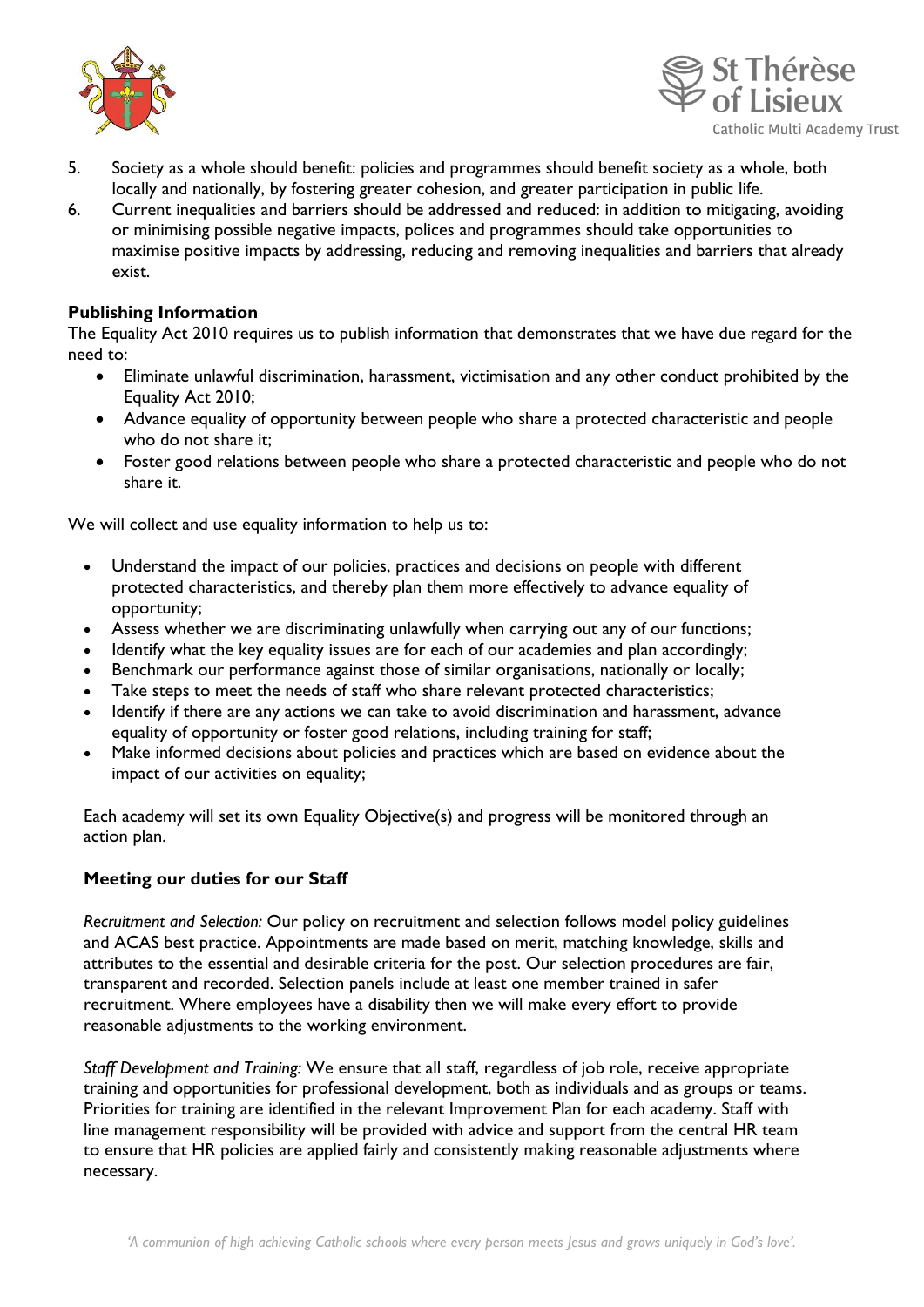



We will publish our Gender Pay Gap Report annually on the government portal and on our website. We will monitor our Key Performance Indicators regularly to ascertain whether our policies and procedures have a disproportionate impact on any of the protected groups and this information will be reported to the Trust Board and action taken where appropriate.

## **Meeting our duties for our Pupils**

*Ethos and Religious Observance:* As a Catholic community we strive to create an ethos which reflects Christian values and these are evident throughout each academy in our daily Acts of Worship and in displays and on our websites. We will continue to promote and express these values. However, we respect the views and practices of other beliefs and religions and allow for expression of these views, including time off to celebrate key religious festivals and wearing of items which are essential to a religion where these do not present a health and safety risk.

*Curriculum and Learning & Teaching:* We keep each curriculum area or subject under review in order to ensure that teaching and learning addresses gaps in attainment between groups. Our teaching resources are reviewed to ensure there is no inbuilt bias which would negatively impact on a protected group. Our teaching seeks to challenge stereotypes by providing positive role models and appropriate teaching materials. We recognise that treating everyone equally does not mean treating everyone in the same way and we differentiate teaching materials to give all pupils equal access.

*Teaching of Religious Education:* Religious Education is taught from a Christian perspective with particular emphasis on the teachings of the Catholic Church. However, the curriculum for religious education is broad and balanced and allows for the exploration and understanding of other cultures and beliefs.

*Admissions:* We recognise that a significant proportion of our intake will be Catholic students and this is reflected in our Admissions Policies and Oversubscription Criteria which are fully compliant with the Admissions Code. Decisions relating to admissions are made solely on the basis of the agreed Admissions Policies which are set at Diocesan and Trust level and published in advance on the academy websites. Children with a statement of special educational needs or Education, Health and Care Plan, where parents name one of our academies, are given priority for admission under the Admissions Policy.

*Accessibility:* Each academy is developing an accessibility plan reflecting their accommodation and their pupils. Pupils with additional needs constitute a very diverse group: they include pupils with physical, emotional, behavioural, sensory or learning needs. We seek assistance from a wide range of agencies where appropriate: for example speech and language therapists, occupational therapists, medical practitioners, social workers and psychologists. We are committed to making reasonable adjustments to enable pupils with additional needs to participate in academy life to the fullest possible extent. The academies work in close collaboration to ensure that the transition between phases is as smooth as possible for pupils.

*Responsibility to our Wider Community:* We strive as a Catholic community to develop responsible citizens with a strong sense of moral purpose. This is achieved through the many cross curricular projects and activities taking place, through our links with local parishes and through our charity fund raising to support local causes.